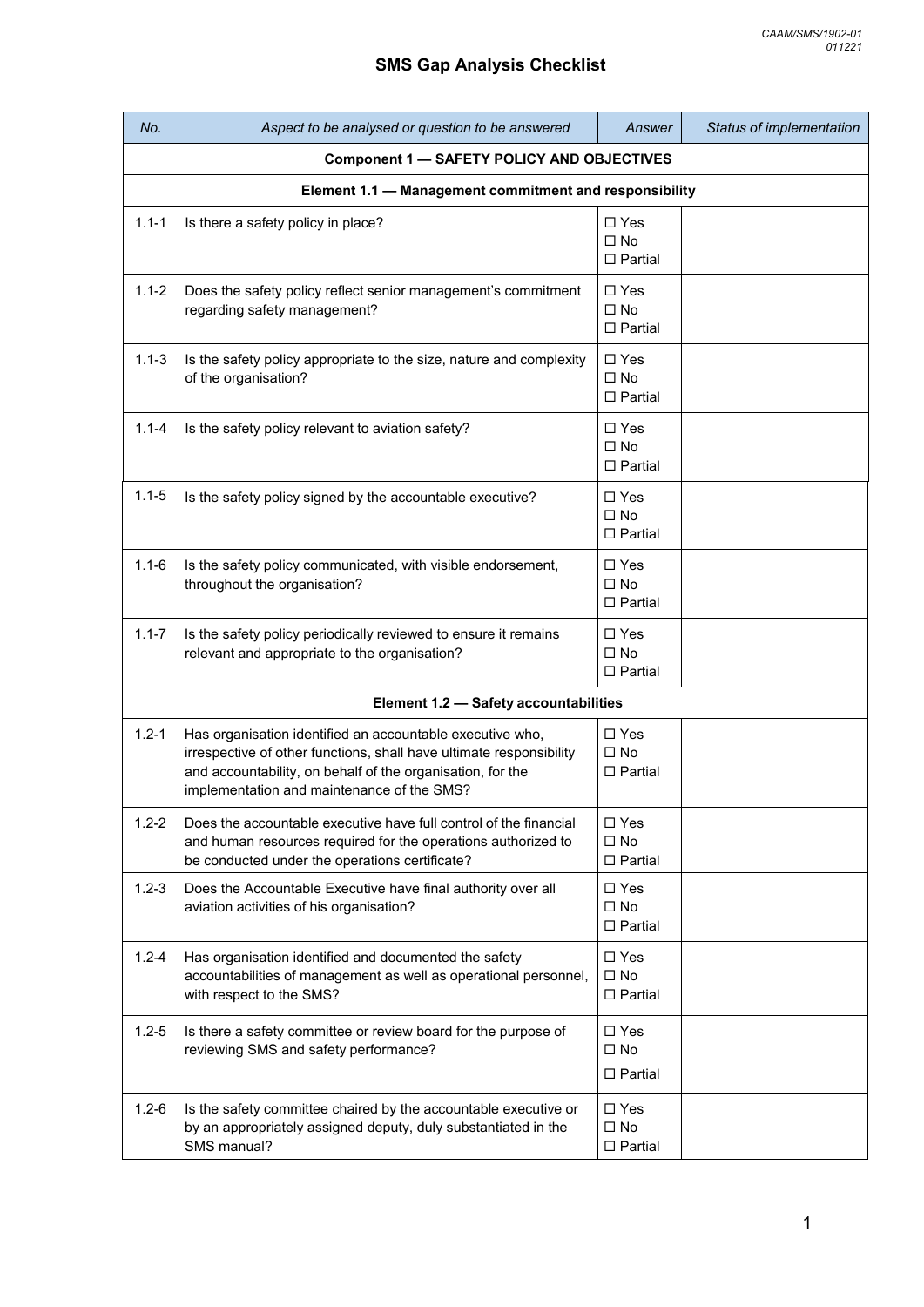| No.       | Aspect to be analysed or question to be answered                                                                                                                                                        | Answer                                             | Status of implementation |
|-----------|---------------------------------------------------------------------------------------------------------------------------------------------------------------------------------------------------------|----------------------------------------------------|--------------------------|
| $1.2 - 7$ | Does the safety committee include relevant operational or<br>departmental heads as applicable?                                                                                                          | $\square$ Yes<br>$\square$ No<br>$\square$ Partial |                          |
| $1.2 - 8$ | Are there safety action groups that work in conjunction with the<br>safety committee (especially for large/ complex organisations)?                                                                     | $\Box$ Yes<br>$\square$ No<br>$\Box$ Partial       |                          |
|           | Element 1.3 - Appointment of key safety personnel                                                                                                                                                       |                                                    |                          |
| $1.3 - 1$ | Has organisation appointed a qualified person to manage and<br>oversee the day-to-day operation of the SMS?                                                                                             | $\Box$ Yes<br>$\square$ No<br>$\square$ Partial    |                          |
| $1.3 - 2$ | Does the qualified person have direct access or reporting to the<br>accountable executive concerning the implementation and<br>operation of the SMS?                                                    | $\Box$ Yes<br>$\square$ No<br>$\Box$ Partial       |                          |
| $1.3 - 3$ | Does the manager responsible for administering the SMS hold<br>other responsibilities that may conflict or impair his role as SMS<br>manager?                                                           | $\Box$ Yes<br>$\square$ No<br>$\square$ Partial    |                          |
| $1.3 - 4$ | Is the SMS manager's position a senior management position not<br>lower than or subservient to other operational or production<br>positions?                                                            | $\Box$ Yes<br>$\square$ No<br>$\Box$ Partial       |                          |
|           | Element 1.4 - Coordination of emergency response planning                                                                                                                                               |                                                    |                          |
| $1.4 - 1$ | Does organisation have an emergency response/ contingency<br>plan appropriate to the size, nature and complexity of the<br>organisation?                                                                | $\Box$ Yes<br>$\square$ No<br>$\Box$ Partial       |                          |
| $1.4 - 2$ | Does the emergency/ contingency plan address all possible or<br>likely emergency/ crisis scenarios relating to the organisation's<br>aviation product or service deliveries?                            | $\Box$ Yes<br>$\Box$ No<br>$\square$ Partial       |                          |
| $1.4 - 3$ | Does the ERP include procedures for the continuing safe<br>production, delivery or support of its aviation products or services<br>during such emergencies or contingencies?                            | $\Box$ Yes<br>$\square$ No<br>$\Box$ Partial       |                          |
| $1.4 - 4$ | Is there a plan and record for drills or exercises with respect to<br>the ERP?                                                                                                                          | $\Box$ Yes<br>$\square$ No<br>$\square$ Partial    |                          |
| $1.4 - 5$ | Does the ERP address the necessary coordination of its<br>emergency response/ contingency procedures with the<br>emergency response/ contingency procedures of other<br>organisations where applicable? | $\Box$ Yes<br>$\square$ No<br>$\Box$ Partial       |                          |
| $1.4 - 6$ | Does organisation have a process to distribute and<br>communicate the ERP to all relevant personnel, including<br>relevant external organisations?                                                      | $\Box$ Yes<br>$\square$ No<br>$\square$ Partial    |                          |
| $1.4 - 7$ | Is there a procedure for periodic review of the ERP to ensure its<br>continuing relevance and effectiveness?                                                                                            | $\Box$ Yes<br>$\square$ No<br>$\Box$ Partial       |                          |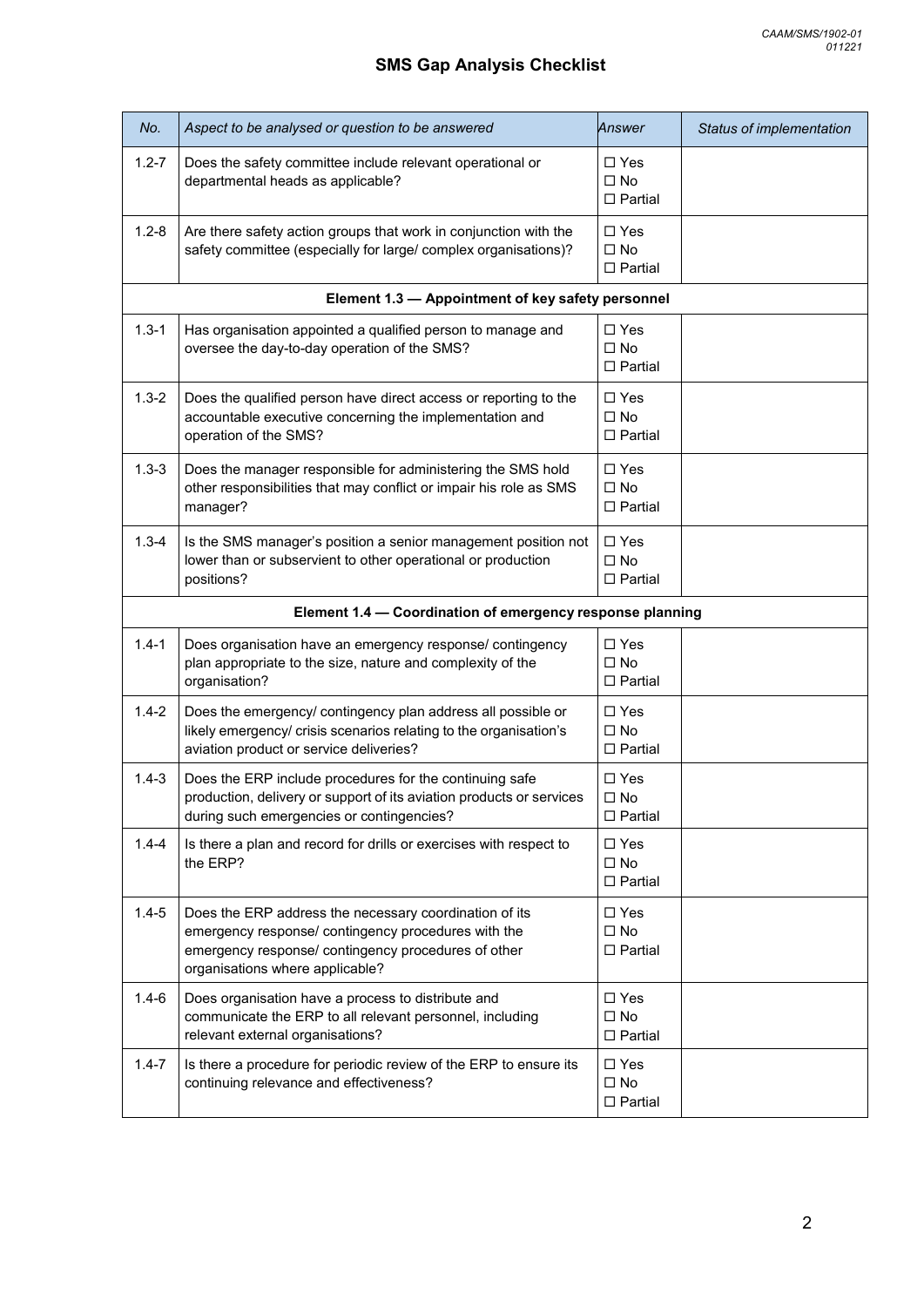| No.       | Aspect to be analysed or question to be answered                                                                                                                                                                                                                | Answer                                             | Status of implementation |  |
|-----------|-----------------------------------------------------------------------------------------------------------------------------------------------------------------------------------------------------------------------------------------------------------------|----------------------------------------------------|--------------------------|--|
|           | Element 1.5 - SMS documentation                                                                                                                                                                                                                                 |                                                    |                          |  |
| $1.5 - 1$ | Is there a top-level SMS summary or exposition document which<br>is approved by the accountable manager and accepted by the<br>CAAM?                                                                                                                            | $\Box$ Yes<br>$\Box$ No<br>$\Box$ Partial          |                          |  |
| $1.5 - 2$ | Does the SMS documentation address the organisation's SMS<br>and its associated components and elements?                                                                                                                                                        | $\Box$ Yes<br>$\Box$ No<br>$\Box$ Partial          |                          |  |
| $1.5 - 3$ | Is organisation SMS framework in alignment with the regulatory<br>SMS framework?                                                                                                                                                                                | $\square$ Yes<br>$\Box$ No<br>$\Box$ Partial       |                          |  |
| $1.5 - 4$ | Does organisation maintain a record of relevant supporting<br>documentation pertinent to the implementation and operation of<br>the SMS?                                                                                                                        | $\Box$ Yes<br>$\Box$ No<br>$\Box$ Partial          |                          |  |
| $1.5 - 5$ | Does organisation have an SMS implementation plan to<br>establish its SMS implementation process, including specific<br>tasks and their relevant implementation milestones?                                                                                     | $\Box$ Yes<br>$\Box$ No<br>$\Box$ Partial          |                          |  |
| $1.5 - 6$ | Does the SMS implementation plan address the coordination<br>between the service provider's SMS and the SMS of external<br>organisations where applicable?                                                                                                      | $\Box$ Yes<br>$\Box$ No<br>$\Box$ Partial          |                          |  |
| $1.5 - 7$ | Is the SMS implementation plan endorsed by the accountable<br>executive?                                                                                                                                                                                        | $\Box$ Yes<br>$\square$ No<br>$\Box$ Partial       |                          |  |
|           | <b>Component 2 - SAFETY RISK MANAGEMENT</b>                                                                                                                                                                                                                     |                                                    |                          |  |
|           | Element 2.1 - Hazard identification                                                                                                                                                                                                                             |                                                    |                          |  |
| $2.1 - 1$ | Is there a process for voluntary hazards/threats reporting by all<br>employees?                                                                                                                                                                                 | $\Box$ Yes<br>$\square$ No<br>$\Box$ Partial       |                          |  |
| $2.1 - 2$ | Is the voluntary hazard/ threats reporting simple, available to all<br>personnel involved in safety-related duties and commensurate<br>with the size of the service provider?                                                                                   | $\Box$ Yes<br>$\square$ No<br>$\Box$ Partial       |                          |  |
| $2.1 - 3$ | Does service provider SDCPS include procedures for incident/<br>accident reporting by operational or productionpersonnel?                                                                                                                                       | $\Box$ Yes<br>$\square$ No<br>$\Box$ Partial       |                          |  |
| $2.1 - 4$ | Is incident/accident reporting simple, accessible to all personnel<br>involved in safety-related duties and commensurate with the size<br>of the service provider?                                                                                              | $\square$ Yes<br>$\square$ No<br>$\Box$ Partial    |                          |  |
| $2.1 - 5$ | Does [Organisation] have procedures for investigation of all<br>reported incident/ accidents?                                                                                                                                                                   | $\Box$ Yes<br>$\square$ No<br>$\Box$ Partial       |                          |  |
| $2.1 - 6$ | Are there procedures to ensure that hazards/ threats identified or<br>uncovered during incident/ accident investigation processes are<br>appropriately accounted for and integrated into the organisation's<br>hazard collection and risk mitigation procedure? | $\square$ Yes<br>$\square$ No<br>$\square$ Partial |                          |  |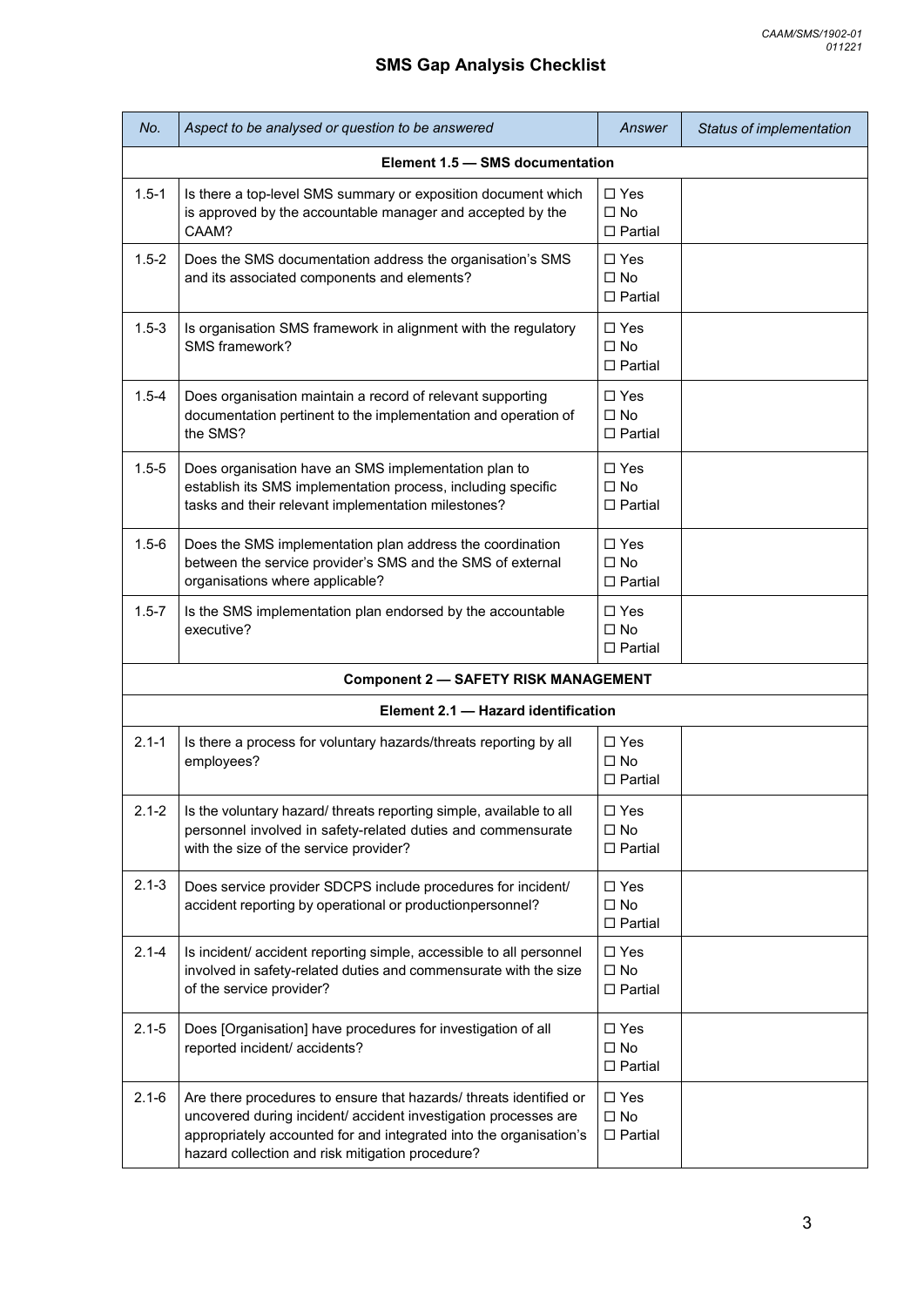| No.       | Aspect to be analysed or question to be answered                                                                                                                                                                                            | $\Box$ Answer                                      | Status of implementation |
|-----------|---------------------------------------------------------------------------------------------------------------------------------------------------------------------------------------------------------------------------------------------|----------------------------------------------------|--------------------------|
| $2.1 - 7$ | Are there procedures to review hazards/threats from relevant<br>industry reports for follow-up actions or risk evaluation where<br>applicable?                                                                                              | $\Box$ Yes<br>$\square$ No<br>$\Box$ Partial       |                          |
|           | Element 2.2 - Safety risk assessment and mitigation                                                                                                                                                                                         |                                                    |                          |
| $2.2 - 1$ | Is there a documented hazard identification and risk mitigation<br>(HIRM) procedure involving the use of objective risk analysis<br>tools?                                                                                                  | $\square$ Yes<br>$\Box$ No<br>$\Box$ Partial       |                          |
| $2.2 - 2$ | Are the risk assessment reports approved by<br>departmentalmanagers or at a higher level where<br>appropriate?                                                                                                                              | $\Box$ Yes<br>$\square$ No<br>$\Box$ Partial       |                          |
| $2.2 - 3$ | Is there a procedure for periodic review of existing risk mitigation<br>records?                                                                                                                                                            | $\Box$ Yes<br>$\square$ No<br>$\Box$ Partial       |                          |
| $2.2 - 4$ | Is there a procedure to account for mitigation actions whenever<br>unacceptable risk levels are identified?                                                                                                                                 | $\Box$ Yes<br>$\square$ No<br>$\Box$ Partial       |                          |
| $2.2 - 5$ | Is there a procedure to prioritize identified hazards for risk<br>mitigation actions?                                                                                                                                                       | $\Box$ Yes<br>$\square$ No<br>$\square$ Partial    |                          |
| $2.2 - 6$ | Is there a programme for systematic and progressive review of all<br>aviation safety-related operations, processes, facilities and<br>equipment subject to the HIRM process as identified by the<br>service provider?                       | $\Box$ Yes<br>$\square$ No<br>$\Box$ Partial       |                          |
|           | <b>Component 3 - SAFETY ASSURANCE</b>                                                                                                                                                                                                       |                                                    |                          |
|           | Element 3.1 - Safety performance monitoring and measurement                                                                                                                                                                                 |                                                    |                          |
| $3.1 - 1$ | Are there identified safety performance indicators for measuring<br>and monitoring the safety performance of the organisation's<br>aviation activities?                                                                                     | $\Box$ Yes<br>$\square$ No<br>$\Box$ Partial       |                          |
| $3.1 - 2$ | Are the safety performance indicators relevant to the<br>organisation's safety policy as well as management's high-level<br>safety objectives/ goals?                                                                                       | $\Box$ Yes<br>$\square$ No<br>$\square$ Partial    |                          |
| $3.1 - 3$ | Do the safety performance indicators include alert/target settings<br>to define unacceptable performance regions and planned<br>improvement goals?                                                                                          | $\Box$ Yes<br>$\square$ No<br>$\Box$ Partial       |                          |
| $3.1 - 4$ | Is the setting of alert levels or out-of-control criteria based on<br>objective safety metrics principles?                                                                                                                                  | $\Box$ Yes<br>$\square$ No<br>$\Box$ Partial       |                          |
| $3.1 - 5$ | Do the safety performance indicators include quantitative<br>monitoring of high-consequence safety outcomes (e.g. accident<br>and serious incident rates) as well as lower-consequence events<br>(e.g. rate of non-compliance, deviations)? | $\square$ Yes<br>$\square$ No<br>$\Box$ Partial    |                          |
| $3.1 - 6$ | Are safety performance indicators and their associated<br>performance settings developed in consultation with, and subject<br>to, the CAAM's agreement?                                                                                     | $\square$ Yes<br>$\square$ No<br>$\square$ Partial |                          |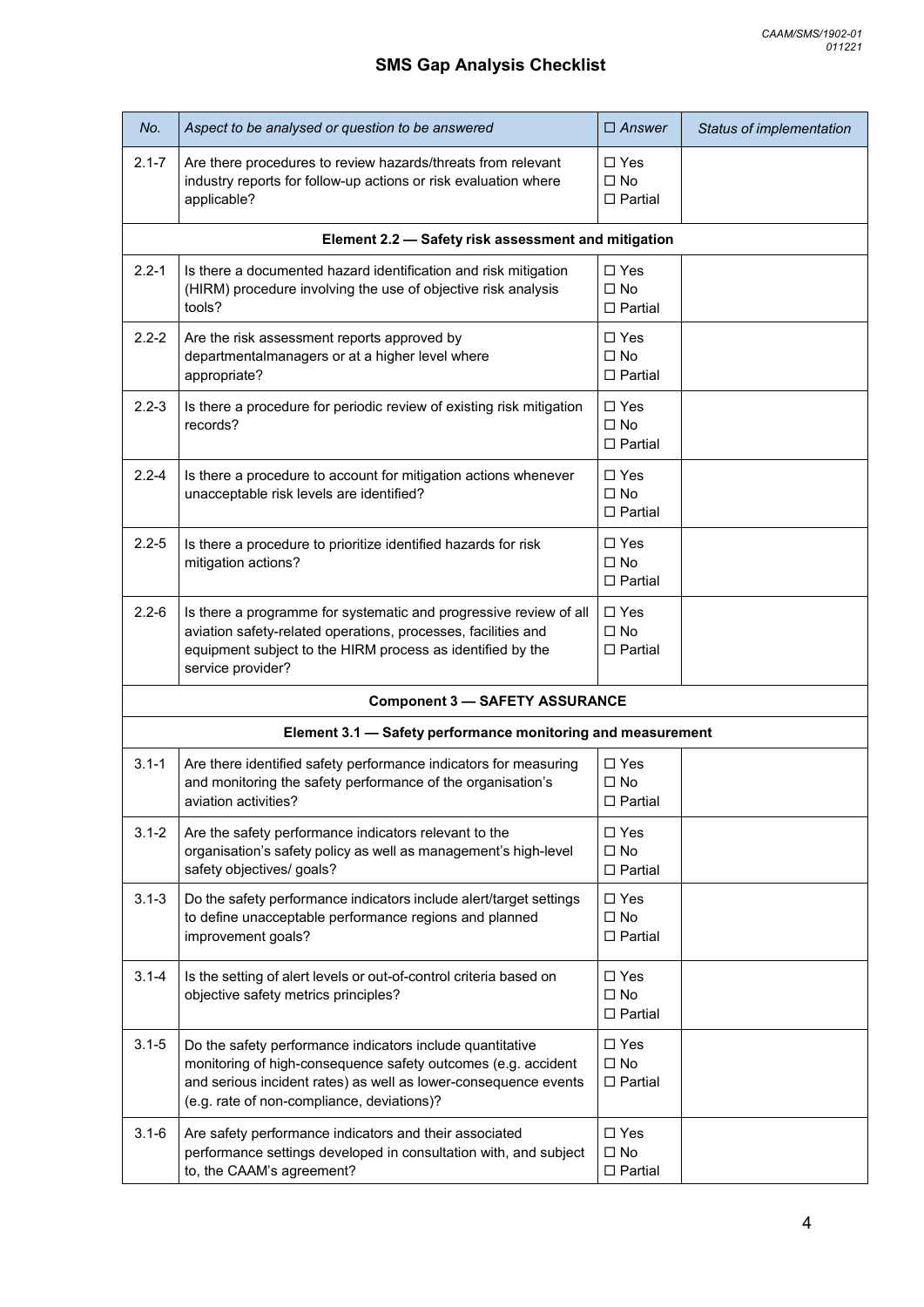| No.       | Aspect to be analysed or question to be answered                                                                                                                                                                                                                                | Answer                                             | Status of implementation |  |
|-----------|---------------------------------------------------------------------------------------------------------------------------------------------------------------------------------------------------------------------------------------------------------------------------------|----------------------------------------------------|--------------------------|--|
| $3.1 - 7$ | Is there a procedure for corrective or follow-up action to be taken<br>when targets are not achieved and alert levels are exceeded/<br>breached?                                                                                                                                | $\square$ Yes<br>$\Box$ No<br>$\Box$ Partial       |                          |  |
| $3.1 - 8$ | Are the safety performance indicators periodically reviewed?                                                                                                                                                                                                                    | $\Box$ Yes<br>$\square$ No<br>$\Box$ Partial       |                          |  |
|           | Element 3.2 - The management of change                                                                                                                                                                                                                                          |                                                    |                          |  |
| $3.2 - 1$ | Is there a procedure for review of relevant existing aviation<br>safety-related facilities and equipment (including HIRM records)<br>whenever there are pertinent changes to those facilities or<br>equipment?                                                                  | $\Box$ Yes<br>$\Box$ No<br>$\Box$ Partial          |                          |  |
| $3.2 - 2$ | Is there a procedure for review of relevant existing aviation<br>safety-related operations and processes (including any HIRM<br>records) whenever there are pertinent changes to those<br>operations or processes?                                                              | $\square$ Yes<br>$\square$ No<br>$\Box$ Partial    |                          |  |
| $3.2 - 3$ | Is there a procedure for review of new aviation safety-related<br>operations and processes for hazards/ risks before they are<br>commissioned?                                                                                                                                  | $\square$ Yes<br>$\square$ No<br>$\Box$ Partial    |                          |  |
| $3.2 - 4$ | Is there a procedure for review of relevant existing facilities,<br>equipment, operations or processes (including HIRM records)<br>whenever there are pertinent changes external to the organisation<br>such as regulatory/industry standards, best practices or<br>technology? | $\Box$ Yes<br>$\square$ No<br>$\Box$ Partial       |                          |  |
|           | Element 3.3 - Continuous improvement of the SMS                                                                                                                                                                                                                                 |                                                    |                          |  |
| $3.3 - 1$ | Is there a procedure for periodic internal audit/ assessment of<br>theSMS?                                                                                                                                                                                                      | $\Box$ Yes<br>$\square$ No<br>$\Box$ Partial       |                          |  |
| $3.3 - 2$ | Is there a current internal SMS audit/assessment<br>plan?                                                                                                                                                                                                                       | $\Box$ Yes<br>$\square$ No<br>$\square$ Partial    |                          |  |
| $3.3 - 3$ | Does the SMS audit plan include the sampling of<br>completed/existing safety risk assessments?                                                                                                                                                                                  | $\square$ Yes<br>$\square$ No<br>$\square$ Partial |                          |  |
| No.       | Aspect to be analysed or question to be answered                                                                                                                                                                                                                                | Answer                                             | Status of implementation |  |
| $3.3 - 4$ | Does the SMS audit plan include the sampling of safety<br>performance indicators for data currency and their target/alert<br>settings performance?                                                                                                                              | $\square$ Yes<br>$\square$ No<br>$\square$ Partial |                          |  |
| $3.3 - 5$ | Does the SMS audit plan cover the SMS interface with<br>subcontractors or customers where applicable?                                                                                                                                                                           | $\Box$ Yes<br>$\square$ No<br>$\square$ Partial    |                          |  |
| $3.3 - 6$ | Is there a process for SMS audit/ assessment reports to be<br>submitted or highlighted for the accountable manager's attention<br>where appropriate?                                                                                                                            | $\Box$ Yes<br>$\square$ No<br>$\square$ Partial    |                          |  |